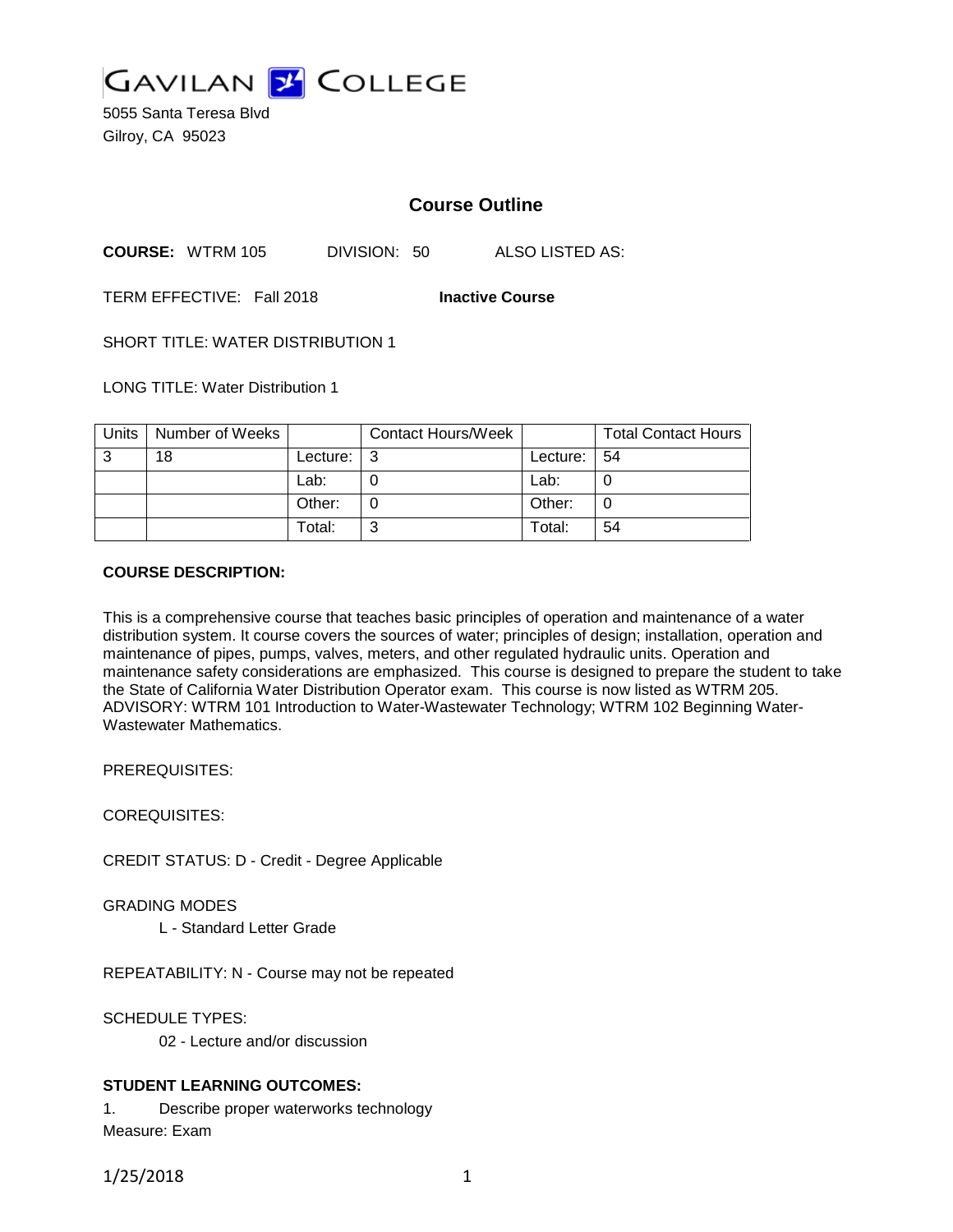PLO: ILO: 3.7

Year assessed, or planned year of assessment: Fall 2015

2. Identify the primary functions and responsibilities of water distribution operators Measure: Exam

 $II \Omega$ :

ILO: 2.6

Year assessed, or planned year of assessment: Fall 2015

3. Identify the sources of water available and their uses.

Measure: Exam

PLO:

ILO: 3,7

Year assessed, or planned year of assessment: Fall 2015

4. Describe the various types of storage facilities and operational use of each.

Measure: Exam

PLO:

ILO: 3,7

Year assessed, or planned year of assessment: Fall 2015

5. Identify the fundamentals of water distribution systems, and the hydraulic characteristics of the different types.

Measure: Exam

PLO:

ILO: 3,7

Year assessed, or planned year of assessment: Fall 2015

6. Solve basic mathematical calculations and conversions such as volume, water flow, pressure, and chemical dosage.

Measure: Take-home graded assignments, Exams

PLO:

ILO: 2,3

Year assessed, or planned year of assessment: Fall 2015

7. Compare types of pipes used and corresponding water quality issues.

Measure: Exam

PLO:

ILO: 3,7

Year assessed, or planned year of assessment: Fall 2015

8. Diagram a typical water distribution system layout. Measure: Assignment and short explanation paper, Exams PLO: ILO: 2,7

Year assessed, or planned year of assessment: Fall 2015

1/25/2018 2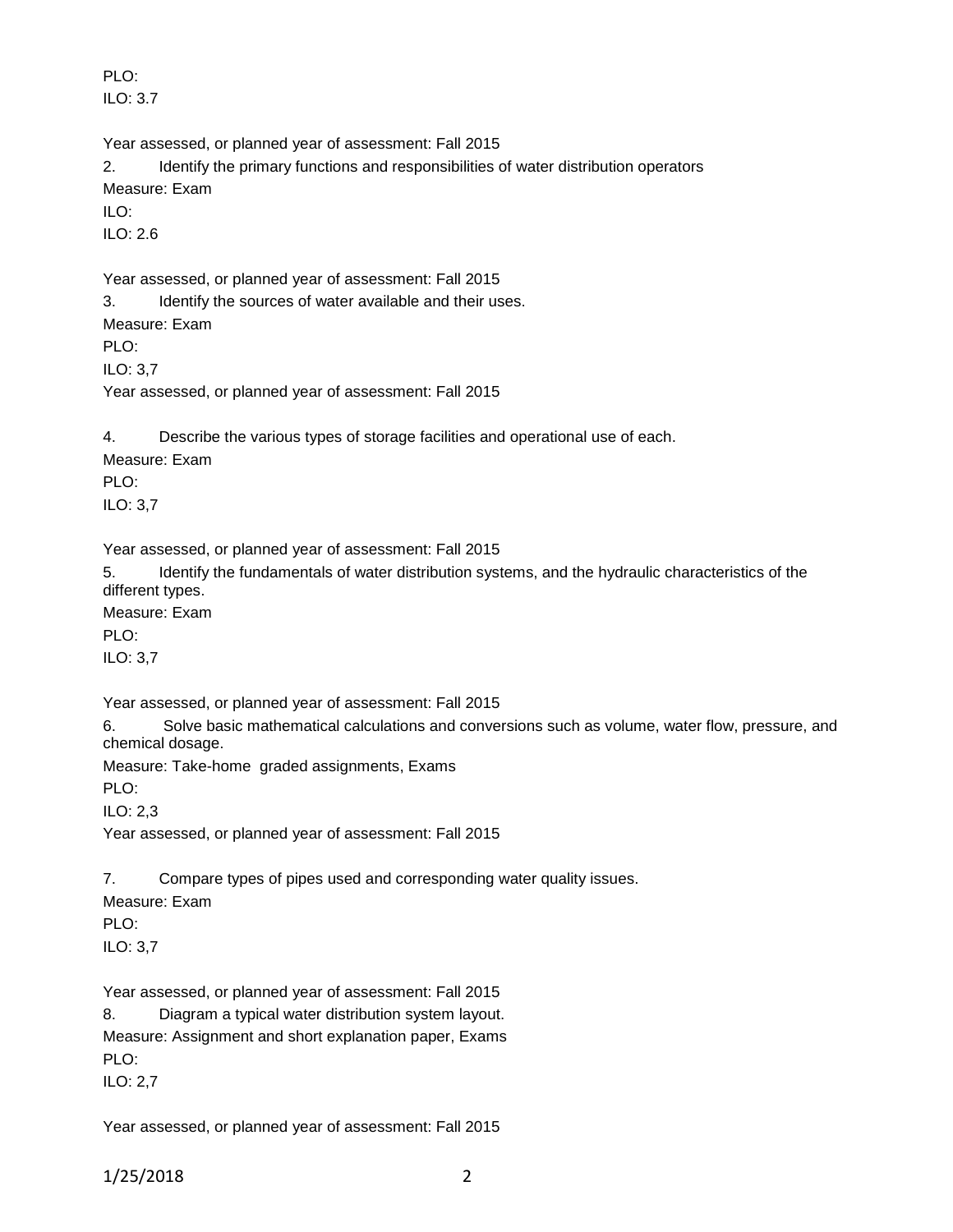9. Evaluate the impact of various water valves used in a distribution system.

Measure: Exam PLO: ILO: 3,7

Year assessed, or planned year of assessment: Fall 2015

CONTENT, STUDENT PERFORMANCE OBJECTIVES, OUT-OF-CLASS ASSIGNMENTS Inactive Course: 11/13/2017 3 Hours Content: Distribution System Operations and Maintenance Student Performance Objectives (SPO): Outline an overview of the water distribution occupation Out-of-Class Assignments: Essay, library research

3 Hours

Content: Distribution System and Design

Student Performance Objectives (SPO): Outline the specifics of a water distribution systems plan Out-of-Class Assignments: Take home design assignment

3 Hours

Content: Water Main pipe Student Performance Objectives (SPO): Describe and compare different pipe characteristics Out-of-Class Assignments: Reading, essay

3 Hours

Content: Distribution system valves Student Performance Objectives (SPO): Describe and compare different types of valves in a water distribution system environment Out-of-Class Assignments: Reading, essay

3 Hours Content: Water Main installation Student Performance Objectives (SPO): Outline the challenges and procedures for installing water main pipe Out-of-Class Assignments: Reading, essay

3 Hours

Content: Backfilling and Main testing

Student Performance Objectives (SPO): Outline the critical aspects involved with installing a water main. Out-of-Class Assignments: Quiz, reading

3 Hours

Content: Water Storage Student Performance Objectives (SPO): Outline the different types of tanks and reservoirs used in a water distribution system Out-of-Class Assignments: Essay, reading

3 Hours

1/25/2018 3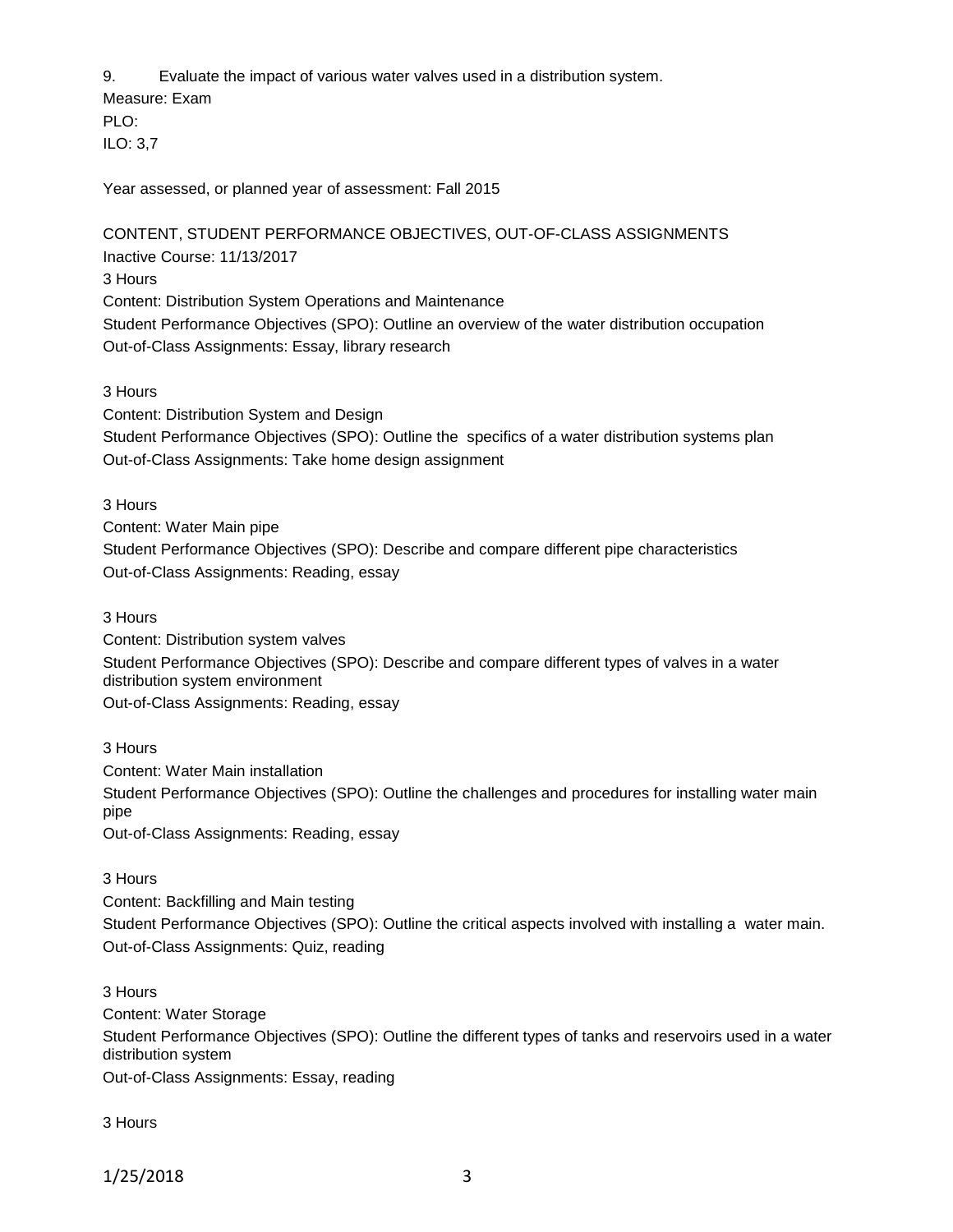Content: Water Services, meters, and hydrants Student Performance Objectives (SPO): Describe water services and other elements used in a water distribution system. Out-of-Class Assignments: Semi-final exam, reading, essay

3 Hours Content: Distribution Math -Conversions Student Performance Objectives (SPO): Demonstrate the ability to calculate and convert various water measurements Out-of-Class Assignments: Homework problems, reading

3 Hours

Content: Distribution Math - Area and Volume Student Performance Objectives (SPO): Calculate areas and volumes commonly found in water industry environments. Out-of-Class Assignments: Homework problems, reading

3 Hours

Content: Distribution Math - Pressures and Flows Student Performance Objectives (SPO): Calculate pressure and flow, as used in a water distribution system. Out-of-Class Assignments: Homework problems

3 Hours

Content: Distribution Math - Intro to Dosage, Temperature Student Performance Objectives (SPO): Describe and demonstrate an understanding of chlorine dosage and temperature calculation.

Out-of-Class Assignments: Homework problems

3 Hours

Content: Distribution System hydraulics Student Performance Objectives (SPO): Outline the key simple hydraulic principles used in a distribution system design. Out-of-Class Assignments: Essay, reading

3 Hours

Content: Traffic Control

Student Performance Objectives (SPO): Outline traffic control requirements and associated safety issues. Out-of-Class Assignments: Essay, reading

3 Hours

Content: Cross Connection, Security, emergency preparedness, and response Student Performance Objectives (SPO): Describe operational problems involved with running a water distribution system

Out-of-Class Assignments: Essay, reading

3 Hours

Content: Public Relations, Administration, customer service

Student Performance Objectives (SPO): Prepare an overview of administrative issues related to operating a water distribution system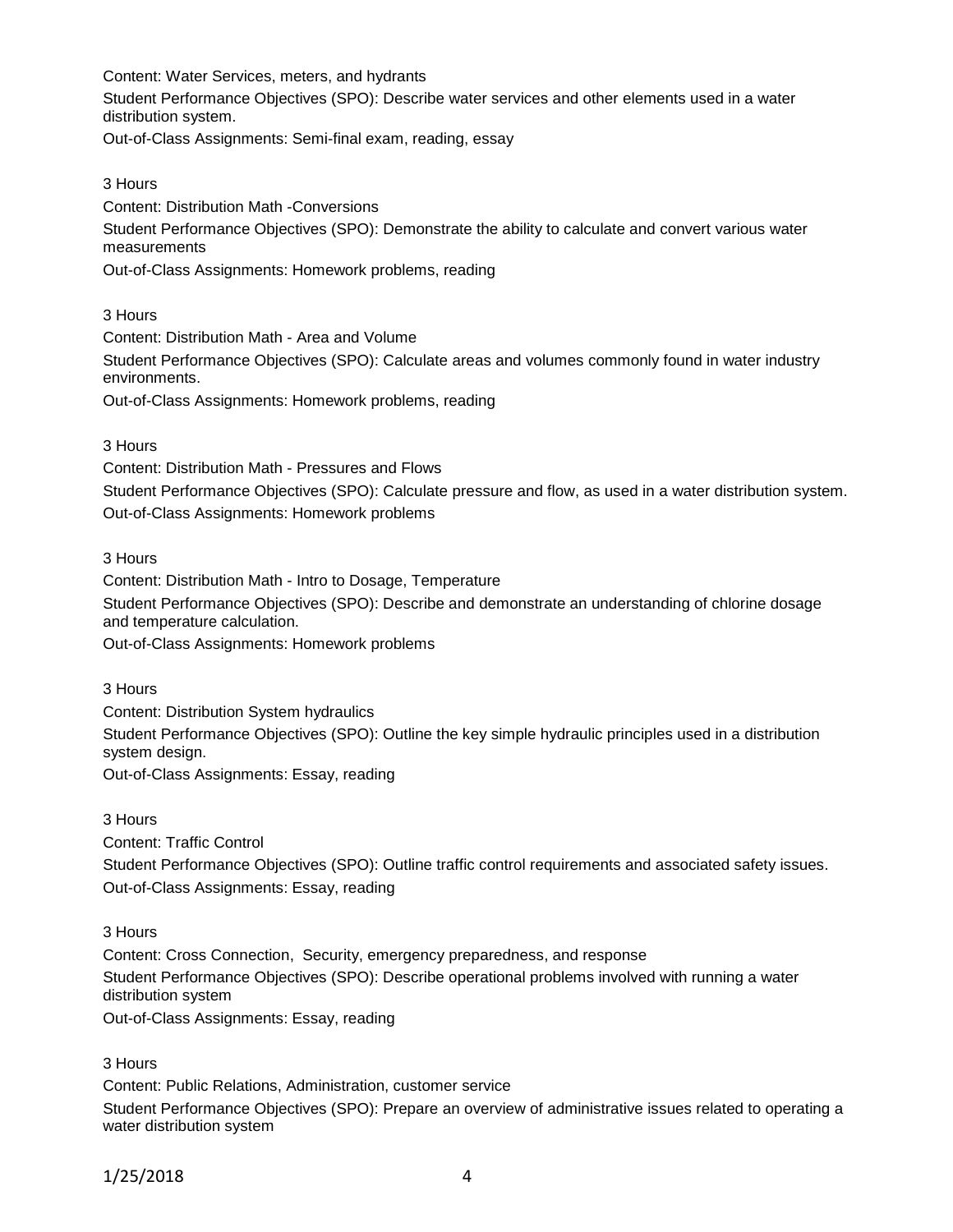Out-of-Class Assignments: Essay, reading

2 Hours Final

### **METHODS OF INSTRUCTION:**

Lecture and discussion Visual Aids **Demonstrations** Facilities Tours (as available) Class Participation **Quizzes** In class work sheets Exams Homework

### **METHODS OF EVALUATION:**

CATEGORY 1 - The types of writing assignments required: Percent range of total grade: 10 % to 20 % Written Homework Other: Design project If this is a degree applicable course, but substantial writing assignments are NOT appropriate, indicate reason: Course primarily involves skill demonstration or problem solving CATEGORY 2 - The problem-solving assignments required: Percent range of total grade: 30 % to 50 % Homework Problems **Quizzes** 

CATEGORY 3 - The types of skill demonstrations required: Percent range of total grade: 10 % to 20 % Class Performance/s Performance Exams CATEGORY 4 - The types of objective examinations used in the course: Percent range of total grade: 40 % to 60 % Multiple Choice Other: Math problems - Show work

## **REPRESENTATIVE TEXTBOOKS:**

Required Representative Textbooks William C. Lauer, Editor. Water Distribution Operator Training Handbook, 4th Edition, or other appropriate college level text. . American Water Works Association,2013. NOTE: This is a standard text used in the water industry. ISBN: 1583219544 Reading Level of Text, Grade: 10th Verified by: Dana Young

## **ARTICULATION and CERTIFICATE INFORMATION**